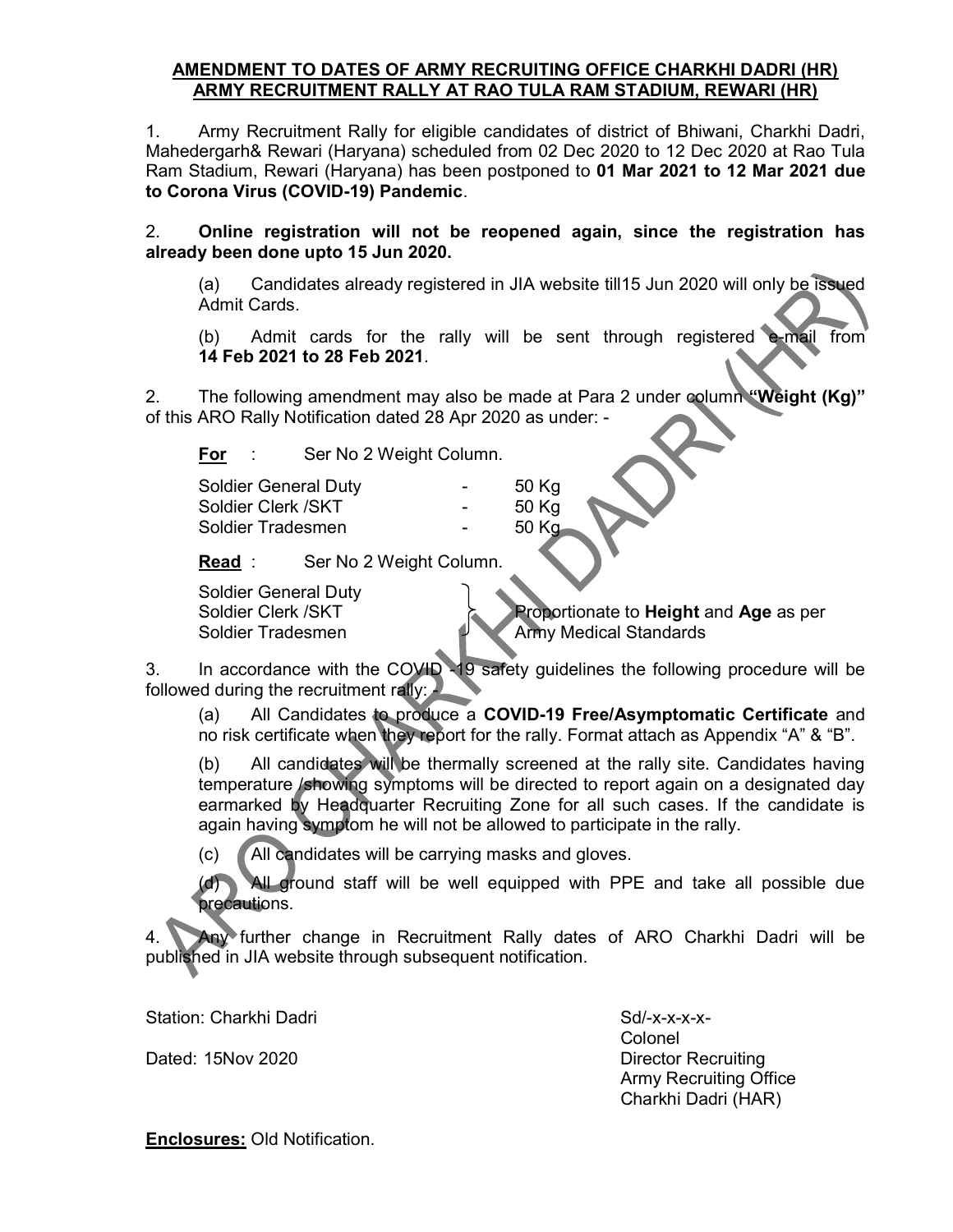Appendix "B"

## MEDICAL CERTIFICATE COVID -19 FREE/ASYMPTOMATIC CERTIFICATE

| – Dr                                                  | ΩT                                                                                  |  | (Name of Government               |     |  |
|-------------------------------------------------------|-------------------------------------------------------------------------------------|--|-----------------------------------|-----|--|
|                                                       | Hospital) is a registered medical practioner and holding medical license registered |  |                                   |     |  |
| number                                                | have examined Mr.                                                                   |  | $S/\alpha$                        | on. |  |
| date                                                  | 2020 and have found Mr.                                                             |  | free from the following diseases. |     |  |
| CORONA VIRUS Disease COVID-19 currently asymptomatic. |                                                                                     |  |                                   |     |  |

**Dated** 

Stamp of Government Hospital

|  | (Signature of Doctor with Stamp) |  |
|--|----------------------------------|--|
|  |                                  |  |
|  | <b>Government Hospital</b>       |  |
|  | Sector<br>er                     |  |
|  | <b>Dist</b><br>State             |  |
|  | <b>PIN</b>                       |  |
|  |                                  |  |

Note :- Asymptomatic certificate should have proper stamp of Government Hospital and Doctor with Registration Number of Doctor.

# NO RISK CERTIFICATE

It is certified that Mr. (Name) Roll No a candidate a candidate for \_\_\_\_\_\_\_\_\_\_\_\_\_\_ recruitment rally hereby certify that I have no COVID -19 symptoms. I fully understand that travel to rally venue is at my own risk and I or my parents/guardians shall not be entitled to claim any compensation or reconsideration for participation in the same rally or any other relief from the Government if I am infected with COVID -19 during my transit or during my selection process in the rally.

Dated (Signature of the Candidate) COUNTERSIGNED

Station Station Signature of parent/ Guardian Dated Name Name Address \_\_\_\_\_\_\_\_\_\_\_\_\_\_\_\_\_\_\_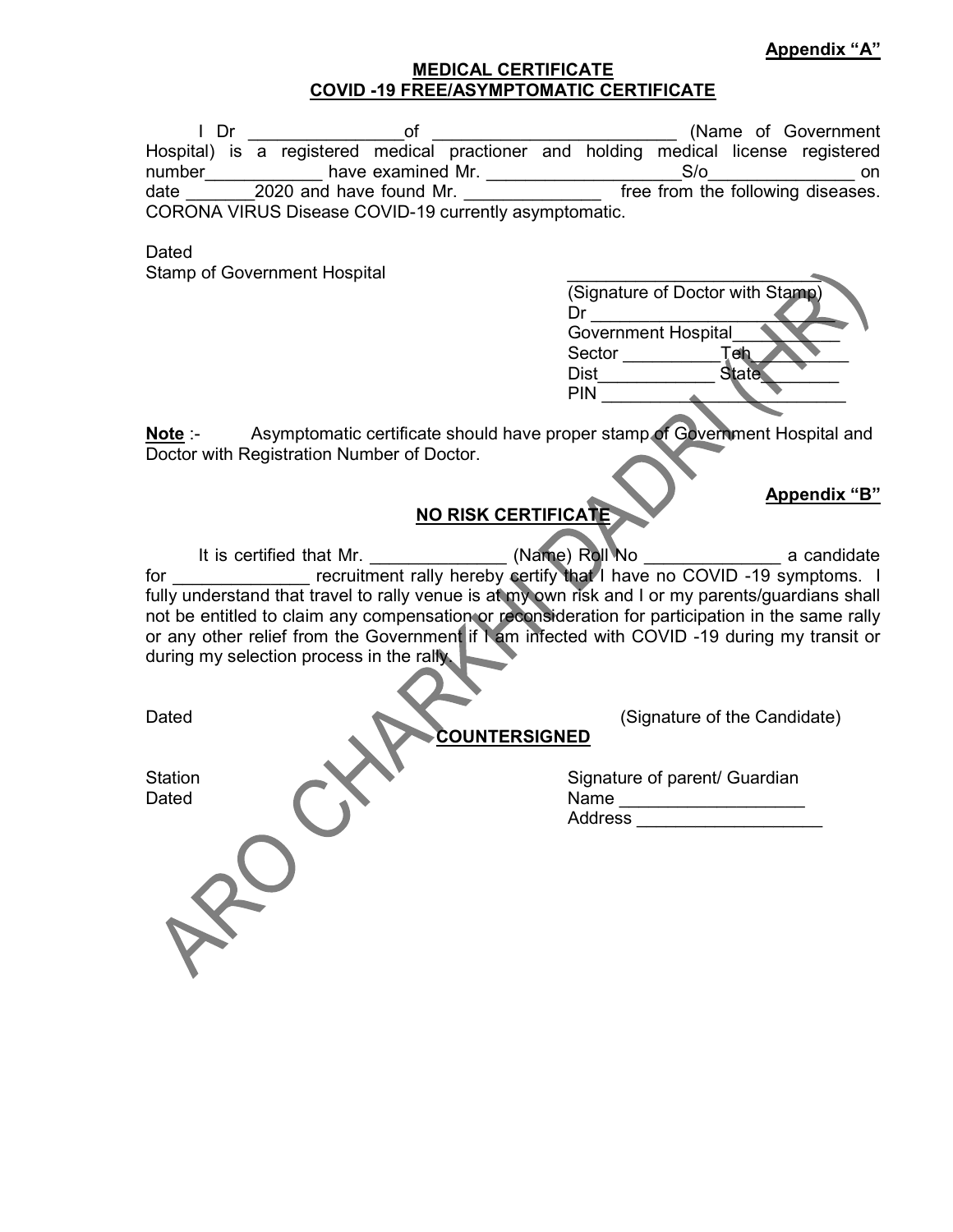#### AMENDMENT TO DATES OF RECRUITING RALLY (ARMY RECRUITING OFFICE: CHARKHI DADRI (HARYANA) ARMY RECRUITMENT RALLY AT RAO TULA RAM STADIUM, REWARI (HARYANA)

1. Army Recruitment Rally for eligible candidates of districts of Charkhi Dadri, Rewari, Bhiwani & Mahendergarh from 01 July 2020 to 14 July 2020 at Rao Tula Ram Stadium, Rewari (Haryana) has been postponed to block dates from 02 Dec 2020 to 12 Dec 2020 due to Corona Virus (COVID-19) pandemic. Online registration is mandatory and will be opened before 60 days from the date of recruitment rally. Admit cards for the rally will be sent through register e-mail accordingly.

2. Any further changes of Recruiting Rally of ARO Charkhi Dadri will be published in JIA website through subsequent Notification.

> Sd/-x-x-x-x-x (Colonel) Director Recruiting Army Recruiting Office Charkhi Dadri

Encls: Old Notification.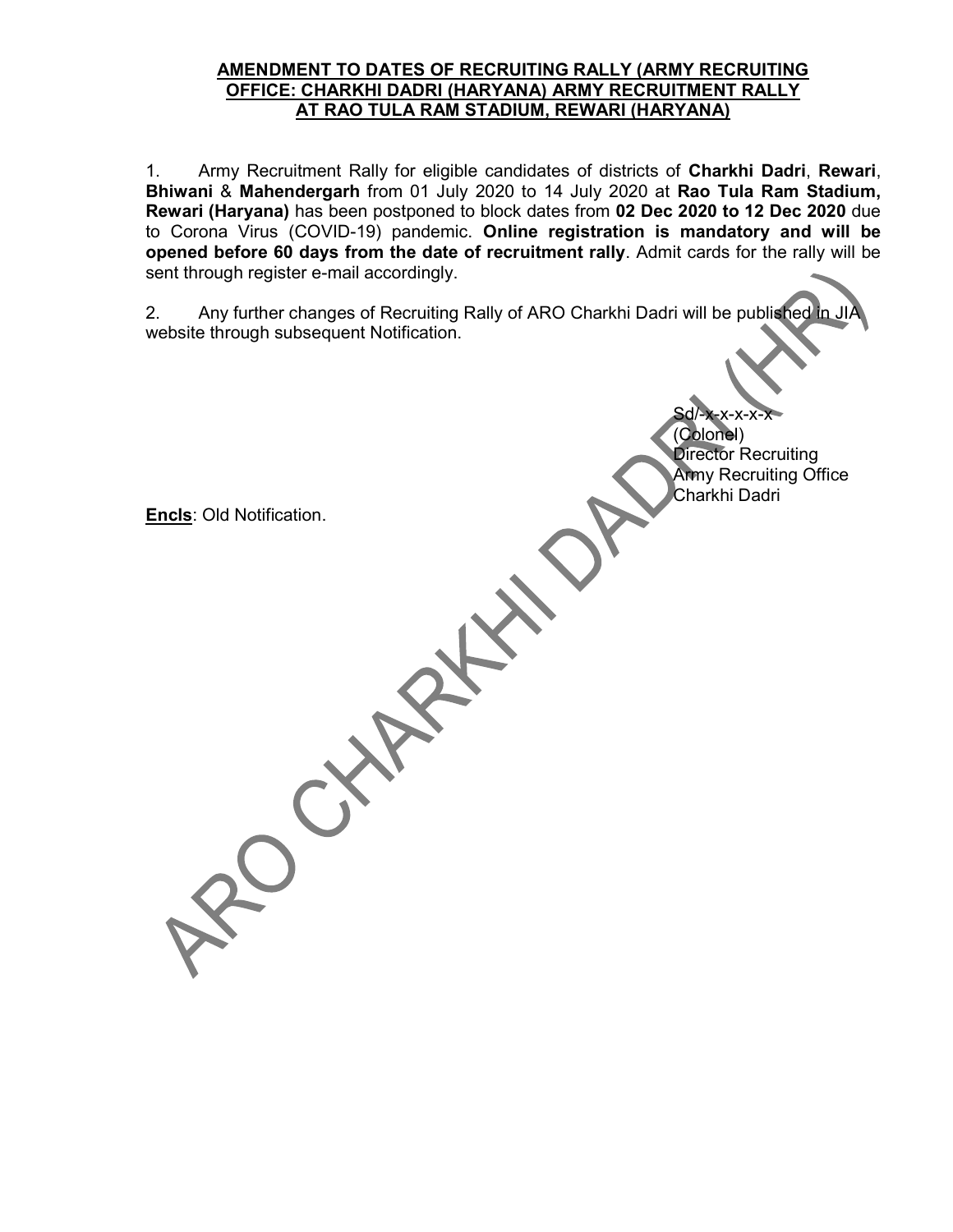# RALLY NOTIFICATION

#### ARMY RECRUITING OFFICE: CHARKHI DADRI (HARYANA) ARMY RECRUITMENT RALLY AT RAO TULA RAM STADIUM, REWARI (HARYANA) PLANNED FROM 01 MAR 2021 TO 31 MAR 2021

1. Army Recruitment Rally will be held for eligible candidate of districts of Charkhi Dadri, Rewari, Bhiwani & Mahendergarh (Haryana) planned from 01 Mar 2021 to 12 Mar 2021 at Rao Tula Ram Stadium, Rewari (Haryana). Online Registration will not be reopened again since the registration has already been done upto 15 Jun 2020. Candidates already registered in JIA website till 15 Jun 2020 will only be issued Admit Cards. Admit cards for the rally will be sent through registered e-mail from 14 Feb 2021 to 28 Feb 2021. Candidates should reach the venue on given date and time as mentioned in the Admit Card.

2. Candidates will be screened for the following categories and as per Qualitative Requirement mentioned below: -

| Category                         | Age                            | Born                           |      | <b>Minimum Physical</b> |                  | <b>Educational Qualification</b>                                        |
|----------------------------------|--------------------------------|--------------------------------|------|-------------------------|------------------|-------------------------------------------------------------------------|
|                                  |                                | <b>Between</b>                 |      | Qualification           |                  |                                                                         |
|                                  |                                | (Both dated                    |      | Requirement             |                  |                                                                         |
|                                  |                                | inclusive)                     |      | Height Weight           | <b>Chest</b>     |                                                                         |
|                                  |                                |                                | (CM) | (Kg)                    | (CM)             |                                                                         |
| Soldier                          | 17 <sup>1</sup> / <sub>2</sub> | 01 Oct 1999                    | 170  | 50                      | 77               | Class 10 <sup>th</sup><br>pass with<br>45%                              |
| General                          | to 21                          | to                             |      |                         | $+5$ cm          | marks in aggregate and 33%                                              |
| Duty                             |                                | 01 Apr 2003                    |      |                         |                  | Expansion marks in each subject.<br>For                                 |
|                                  |                                |                                |      |                         |                  | <b>Boards</b><br>following grading                                      |
|                                  |                                |                                |      |                         |                  | system minimum of D Grade                                               |
|                                  |                                |                                |      |                         |                  | $(33-40)$ in individual subjects                                        |
|                                  |                                |                                |      |                         |                  | or grade which contains 33%                                             |
|                                  |                                |                                |      |                         |                  | overall<br>aggregate<br>of<br>C <sub>2</sub><br>Grade.                  |
| Soldier Clerk 17 1/2 01 Oct 1997 |                                |                                | 162  | 50                      | 77               | 10+2/Intermediate<br>(i)                                                |
| /SKT                             | to 23                          | to                             |      |                         | $(+5 cm)$        | Exam Pass in any stream                                                 |
|                                  |                                | 01 Apr 2003                    |      |                         | Expansion (Arts, | Commerce<br>and                                                         |
|                                  |                                |                                |      |                         |                  | Science) with 60% marks in                                              |
|                                  |                                |                                |      |                         |                  | aggregate and minimum 50%                                               |
|                                  |                                |                                |      |                         |                  | in each subject.                                                        |
|                                  |                                |                                |      |                         |                  |                                                                         |
|                                  |                                |                                |      |                         |                  | (ii)<br>Securing<br>50%<br>in                                           |
|                                  |                                |                                |      |                         |                  | English & Maths/ Accounts/<br>Book Keeping in Class 12 <sup>th</sup> is |
|                                  |                                |                                |      |                         |                  | mandatory.                                                              |
| Soldier                          | 17 <sup>1</sup> / <sub>2</sub> | 01 Oct 1997                    | 170  | 50                      | 77               | Class 10 <sup>th</sup> Simple Pass.<br>(i)                              |
| <b>Tradesmen</b>                 | to 23                          | to                             |      |                         | $(+5 cm)$        | Stipulation<br>(ii)<br>No l<br>in                                       |
| (10 <sup>th</sup> Pass)          |                                | 01 Apr 2003                    |      |                         | Expansion        | aggregated percentage<br>but                                            |
| Chef                             |                                |                                |      |                         |                  | should have scored minimum                                              |
| Community,                       |                                |                                |      |                         |                  | 33% in each subject.                                                    |
| Dresser (U),<br>Steward,         |                                |                                |      |                         |                  |                                                                         |
| Washerman,                       |                                |                                |      |                         |                  |                                                                         |
| Tailor &                         |                                |                                |      |                         |                  |                                                                         |
| <b>Support Staff</b>             |                                |                                |      |                         |                  |                                                                         |
| (Equipment<br>Repairer)          |                                |                                |      |                         |                  |                                                                         |
| Soldier                          |                                | 17 1/ <sub>2</sub> 01 Oct 1997 | 170  | 50                      | 77               | Class 8 <sup>th</sup> Simple Pass.<br>(ii)                              |
| Tradesmen                        | to $23$                        | to                             |      |                         | $(+5 cm)$        | (ii)<br>No<br>Stipulation<br>in                                         |
| (8 <sup>th</sup> Pass)           |                                | 01 Apr 2003                    |      |                         | Expansion        | aggregated percentage<br>but                                            |
| (House                           |                                |                                |      |                         |                  | should have scored minimum                                              |
| Keeper)                          |                                |                                |      |                         |                  | 33% in each subject.                                                    |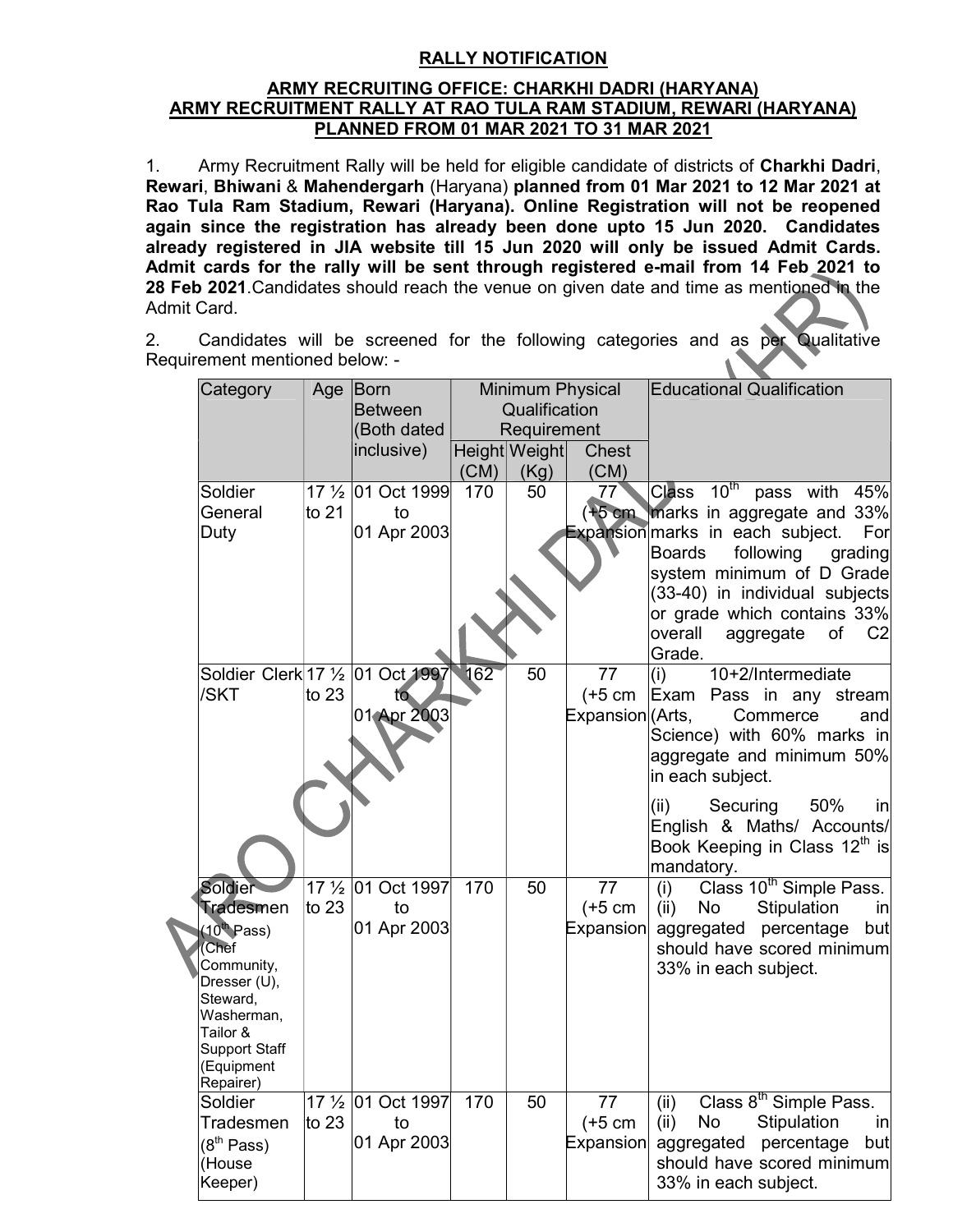Note: @ Relaxation in Physical Standards.

| Category                                                                                                                         |              |                                              |              |                    | Relaxation                                        |                       |                |       |
|----------------------------------------------------------------------------------------------------------------------------------|--------------|----------------------------------------------|--------------|--------------------|---------------------------------------------------|-----------------------|----------------|-------|
|                                                                                                                                  |              |                                              |              |                    |                                                   | Height                | Weight         | Chest |
|                                                                                                                                  |              |                                              |              |                    |                                                   | (Cms)                 | (Kgs)          | (Cms) |
|                                                                                                                                  | (a)          |                                              |              |                    | (b)                                               | (c)                   | (d)            |       |
| Wards of Servicemen (SOS)/Ex-Servicemen (SOEX)/War<br>Widows (SOWW)/Son of Widow (SOW)                                           |              |                                              |              |                    |                                                   | 02                    | 02             | 01    |
| Adopted son/Son-in-law of a War Widow, if she has no son<br>including a legally adopted son of serving Soldier/Ex-<br>Servicemen |              |                                              |              |                    |                                                   | 02                    | 02             | 01    |
| Outstanding<br>level having secured $1st/2nd$ position in last two years                                                         |              |                                              |              |                    | Sportsmen (International/National/State/District) | 02                    | 05             | 03    |
| @Note:-Relaxation in Physical Standards is either for wards of servicemen/Ex-                                                    |              |                                              |              |                    |                                                   |                       |                |       |
| servicemen or sportsmen (not both) and is in addition to the special physical standards.                                         |              |                                              |              |                    |                                                   |                       |                |       |
| Candidates will be tested as stated below:-                                                                                      |              |                                              |              |                    |                                                   |                       |                |       |
|                                                                                                                                  |              | <b>Physical Fitness Test (At Rally Site)</b> |              |                    |                                                   |                       |                |       |
| 1.6 Km Run                                                                                                                       |              | Beam (Pull Ups)                              |              | 9 Feet             | Zig-Zag                                           |                       | <b>Remarks</b> |       |
| Group                                                                                                                            | <b>Marks</b> | Pull Ups                                     | <b>Marks</b> | <b>Ditch</b>       | <b>Balance</b>                                    |                       |                |       |
| Group-I (Up till                                                                                                                 | 60           | 10                                           | 40           |                    |                                                   | For Soldier Clerk/SKT |                |       |
| 5 min 30 Sec)                                                                                                                    |              | 9                                            | 33           |                    |                                                   | candidates only need  |                |       |
| Group-II (5 min)                                                                                                                 | 48           | 8                                            | 27           | Need to<br>Qualify | Need to<br>Qualify                                | to qualify in PFT.    |                |       |
| 31 sec to 5 Min                                                                                                                  |              | $\overline{7}$                               | 21           |                    |                                                   |                       |                |       |
| 45 Sec)                                                                                                                          |              | 6                                            |              |                    |                                                   |                       |                |       |
| PHYSICAL MESUREMENT (AT RALLY SITE)                                                                                              |              |                                              |              |                    |                                                   |                       |                |       |

Physical Measurements will be carried out as per Physical Standards listed at Para 2 Above.

MEDICAL TEST

(a) As per laid down medical standards at the Rally Site.

(b) Medical Unfit Candidates will be referred to MH/CH/BH for Specialist Review. Candidates referred for specialist review should present themselves to the nominated MH/CH/BH within 05 days of the referral and report back to ARO for issue of Admit Card for CEE in case declared FIT.

# WRITTEN TEST THROUGH COMMON ENTRANCE EXAMINATION (CEE)

(a) CEE will be conducted for medically fit candidates at nominated venue location. Date and time of written test will be intimated at rally site and through admit cards.

(b) Admit card for the CEE for the Rally Fit candidates will be issued at Rally Site itself. Incase document verification is pending then the admit cad will be issued at ARO Charkhi Dadri (Haryana) and the dates will be given separately.

(c) Admit card for the CEE for the Review Fit cases will be issued after getting medically fit by concerned specialist/Specialists at MH/CH/BH at ARO Charkhi Dadri (Haryana).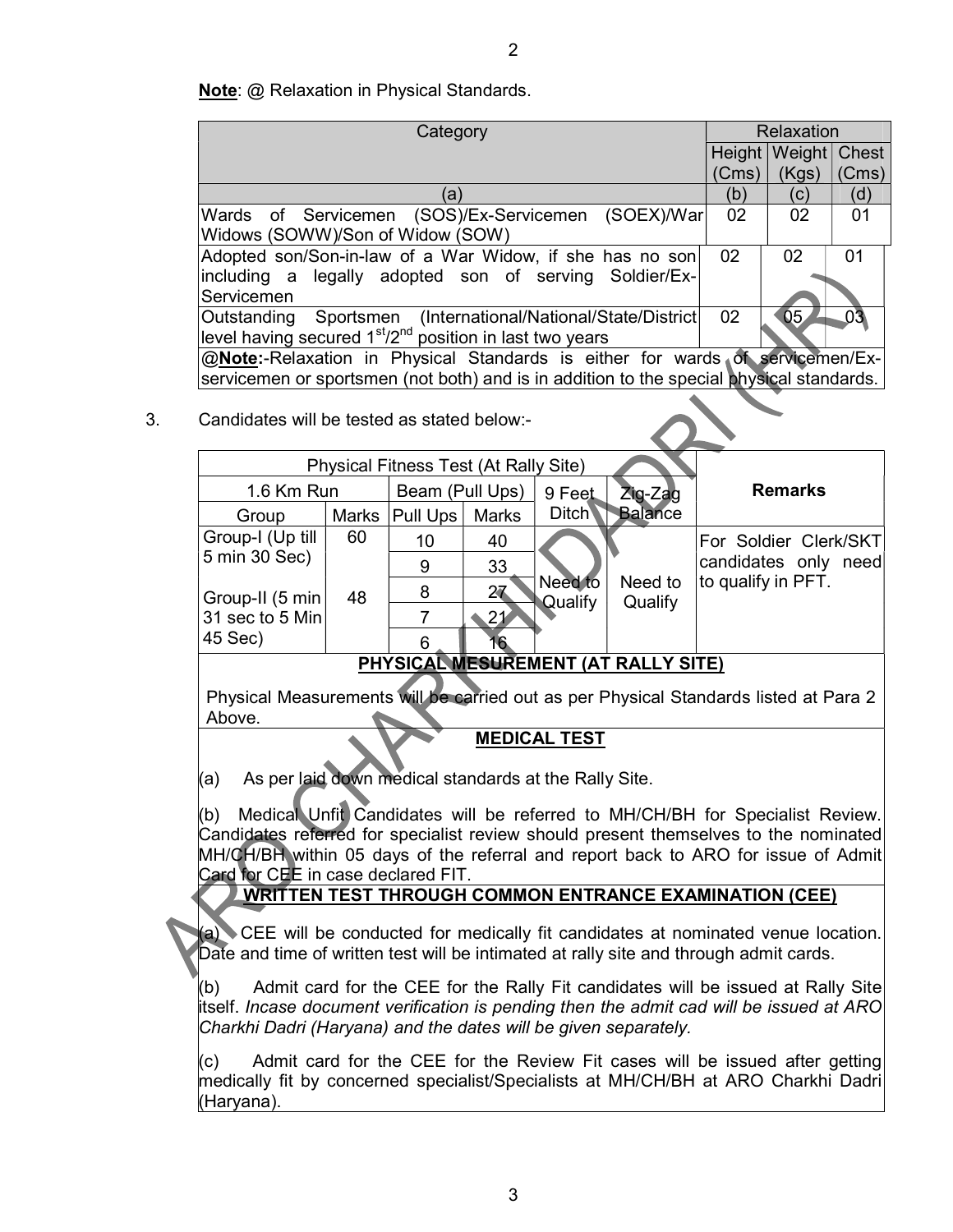4. Candidates are required to bring following documents/certificates in original with two attested photocopies with them to the rally site:-

(a) Admit Card. Printed with Laser Printer on good quality paper (Do not shrink the size).

(b) Photographs. Twenty copies of unattested passport size colour photographs developed on good quality photographic paper in white background not more than three months old. Computer printouts/Photo shopped photographs will NOT be accepted. (SIKH and SIKH (M&R) candidate photographs should be with turban/Putka).In case the photograph is not as per specification candidates will be required to take fresh photographs at rally site.

### (c) Education Certificate.

(i) Education Certificate with marks sheet in original of all educational qualifications achieved by candidate i.e.  $10<sup>th</sup>/Intermediate/Gradulation$  etc from recognized School/College/Board/University.

(ii) Provisional/Online education certificate should be certified Ink signed by the head of the educational Institution of concerned board/university.

(iii) Candidates with metric certificate from Open School Should bring School leaving Certificate countersigned by BEO/DEO.

(d) **Bonafide Haryana/Domicile Certificate**. Bonafide Haryana / Domicile Certificate with Photographs issued by Tehsildar / District Magistrate.

(e) **Caste Certificate**. Caste Certificate affixed with photographs issued by Tehsildar/District Magistrate.

(f) Religion Certificate. Religion certificate issued by the Tehsildar/SDM (if religion as "SIKH/HINDU/MUSLIM/CHRISTIAN" is not mentioned in Caste certificate).

(g) **School Character Certificate**. School Character Certificate issued by the School/College Principal/Headmaster where the candidate last studied.

(h) **Character Certificate**. Character Certificate with photographs issued by village Sarpanch/Municipal Corporation within last six months.

Unmarried Certificate. Unmarried certificate for candidates less than 21 years of age with photographs issued by Sarpanch/Municipal Corporation within last six months.

(k) Relationship Certificate. Son of Servicemen/Son of Ex-Servicemen/Son of Widow/Son of War Widows candidates are required to produce the following documents: -

(i) Relationship certificate issued from respective Records Office only duly signed by Record Officer with Personal Number, Rank Name and particular of the Records Officer issuing the Relationship Certificate with office seal/stamp endorsed.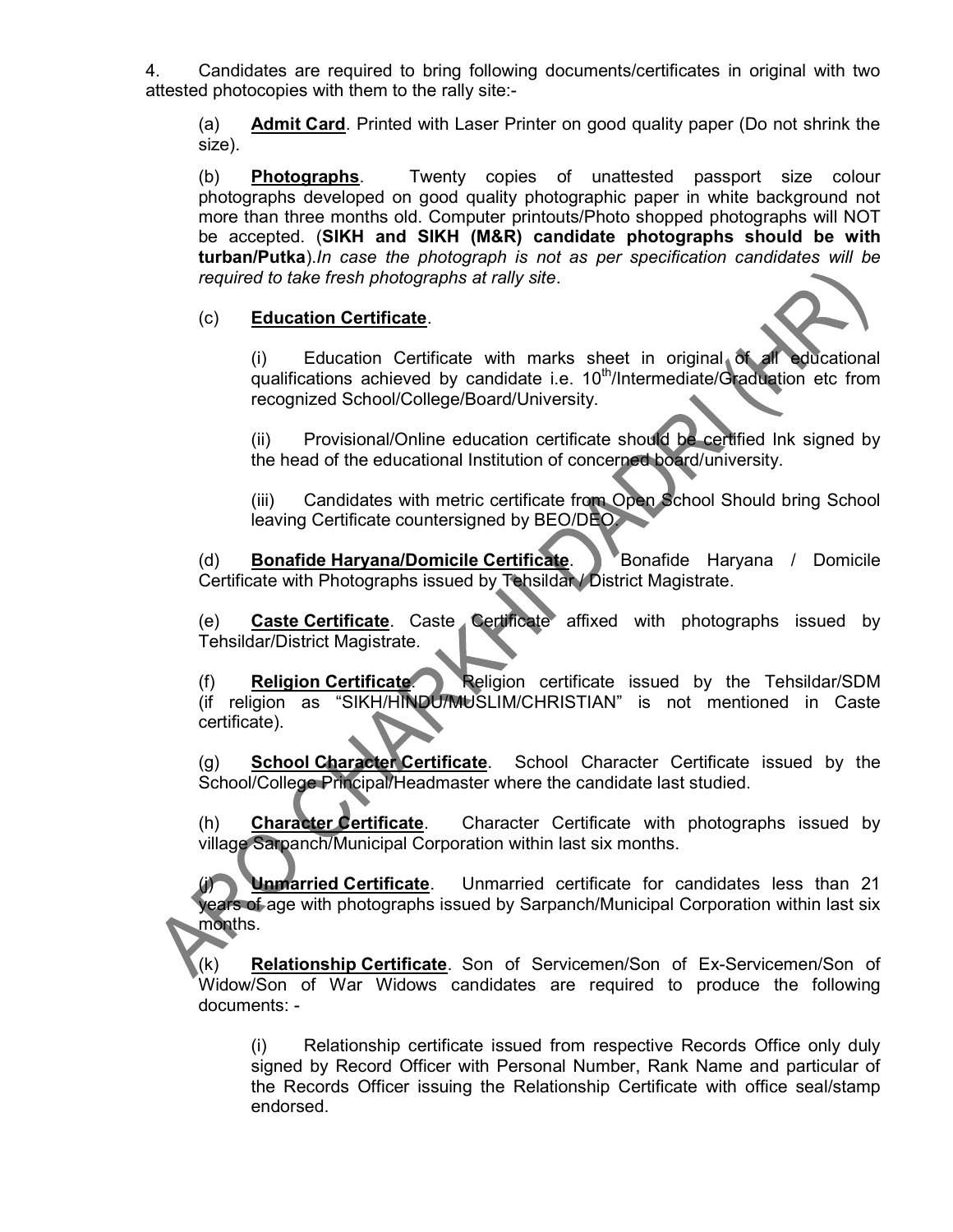(ii) A declaration to the affect as mentioned in the Affidavit on Ten Rupees Non-Judicial Stamp paper prepared by the ESM duly signed by 1<sup>st</sup> Class/Executive/Judicial magistrate is required to be submitted by the candidate at rally Site Format of Affidavit attached as per Appendix A. Candidates are liable to be rejected for improper Affidavit.

(iii) Original Discharge Book of Ex-Serviceman also to be produced. Name and date of birth of the candidate must have been recorded in it.

(l) NCC Certificate. NCC A/B/C certificates and Republic Day Parade certificate should have photographs of the candidate duly attested by issuing authority. Provisional NCC A/B/C pass certificates will only be accepted if authenticated by concerned NCC Group Commanders.

#### (m) Sports Certificate.

(i) Sportsmen who have represented India at International level and state at National level within the last two years. For list of sports under which relaxation in physical standards is admissible, attention is invited to www.joinindianarmy.nic.in website.

(ii) Sportsmen who have represented District at State level and University team or regional team at District level with  $1<sup>st</sup>/2<sup>nd</sup>$  position within last two years. Sports certificate should be with registration number and from Govt Recognized Sports Institutes/bodies as under:-

| (aa) | All Senior/Junior National               | $\sim$ | <b>Respective National</b>      |
|------|------------------------------------------|--------|---------------------------------|
|      | <b>Championship Certificates</b>         |        | Federation.                     |
|      | (ab) All State & Dist Level Certificates |        | - Respective State sports       |
|      |                                          |        | Association.                    |
| (ac) | <b>All University level Certificate</b>  |        | - Inter University Sports Board |
| (ad  | All School level Certificate             |        | - All India School Games        |
|      |                                          |        | <b>IFederation.</b>             |

(n) Affidavit. Duly signed by candidate on Rs 10/- (Rupees ten only) Non-Judicial Stamp Paper as per specimen attached duly attested by Notary will be submitted by candidate. Candidates are liable to be rejected for want of Affidavit / improper affidavit.

(o) Single Bank Account, PAN Card & Aadhar Card. Bank Account (self), PAN Card & Aadhar Card are mandatory documents for final enrolment for purpose of Pay & Allowances and other Social benefits scheme.

## 5. Special Instructions:-

(a) Producing fake certificate will be dealt severely and are liable for a case of fraud at the nearest police station.

(b) Candidates are allowed to take part in one category only during recruitment rally as per the registration at Join Indian Army site registration. In case the candidate has appeared in any of the rallies of Indian Army before the current rally, the date of birth of the first rally will be taken as the correct date of birth for all the rallies.

(c) Recruitment is purely based on merit depending on available vacancies. Candidates do not have any right to claim on Recruitment in Army just by passing in Recruitment process.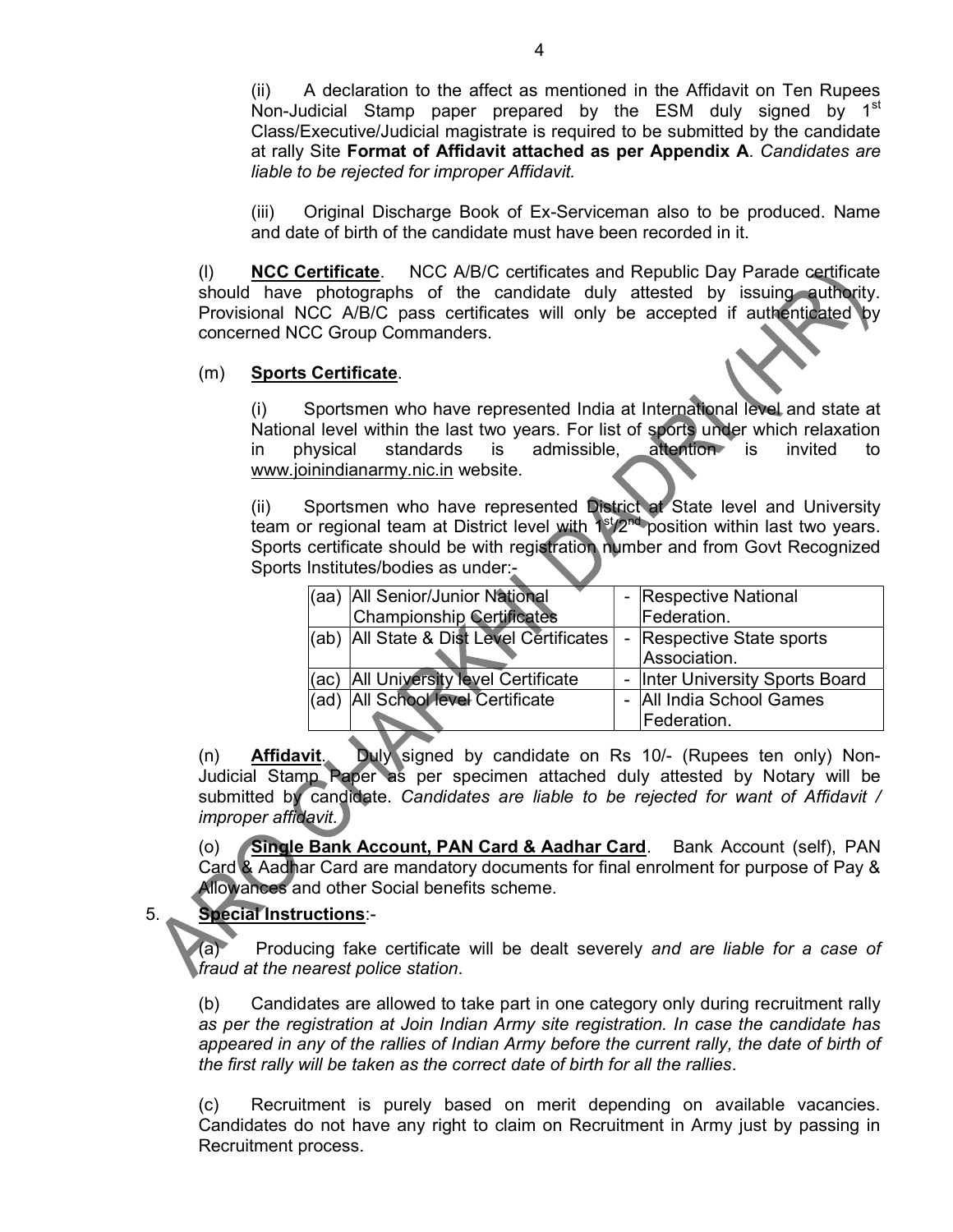(d) Suggestion and complaint on recruitment can be submitted in writing by the candidate through suggestion box held with Grievance Cell/Army Recruiting Office, Charkhi Dadri.

(e) Candidate will report at 03.00 AM at entry gate of rally ground on designated date. GATE WOULD CLOSE AT 09.30 AM EVERYDAY.

(f) Use of Mobile phone is NOT allowed inside the Rally Site & Written Exam premises.

(g) Candidates Father/Mother/Relative of candidate will not have any rights for claiming compensation or to hold Indian Govt/Indian Army responsible for any injury, death, disease or disability suffered during various physical tests undergone by the candidate at the time of Recruitment. All candidates will be appearing for various tests in their own interests and risk.

(h) Candidates using unfair means will be disqualified and punitive action will be taken against them.

(j) Married candidates below 21 Yrs of age are not eligible for enrolment into the Army.

(k) Candidates not in possession of requisite certificates are liable for rejection.

(l) 'In case of any clarification at Rally Site, approach Grievance Cell'.

## (m) Candidate will not get entry without documents mentioned at Para 4 above and he will be rejected at the time of pre height checking itself.

(n) Candidates will not be permitted to leave the rally ground once allowed to enter, so they are advised to bring their own snacks as required.

## (o) Warning:-

(i) Beware of touts and antisocial elements. Touts cannot get you recruited in Indian Army. Do not waste your money on touts. Recruitment process has been computerized, and touts cannot do anything. Have faith on your hard work.

Producing fake documents & giving false info will make you liable for termination of your service in spite of any number of years of service you may render.

# Important instructions

6. Administration. Candidates are advised to bring sufficient eatables and drinking water with them since recruitment is a time-consuming process.

7. Candidates will be permitted entry into the rally site only on production of Admit Card in duplicate generated online through the official website www.joinindianarmy.nic.in. Anyone found with fake admit cad will be handed over to Civil Police.

8. Recruitment into the Army is a free service. Candidates are advised not to pay bribe to anyone for recruitment as it is based purely on merit. Selection process during recruitment at all stages is computerized any transparent, candidates are advised to beware of touts as they cannot help them at any stage.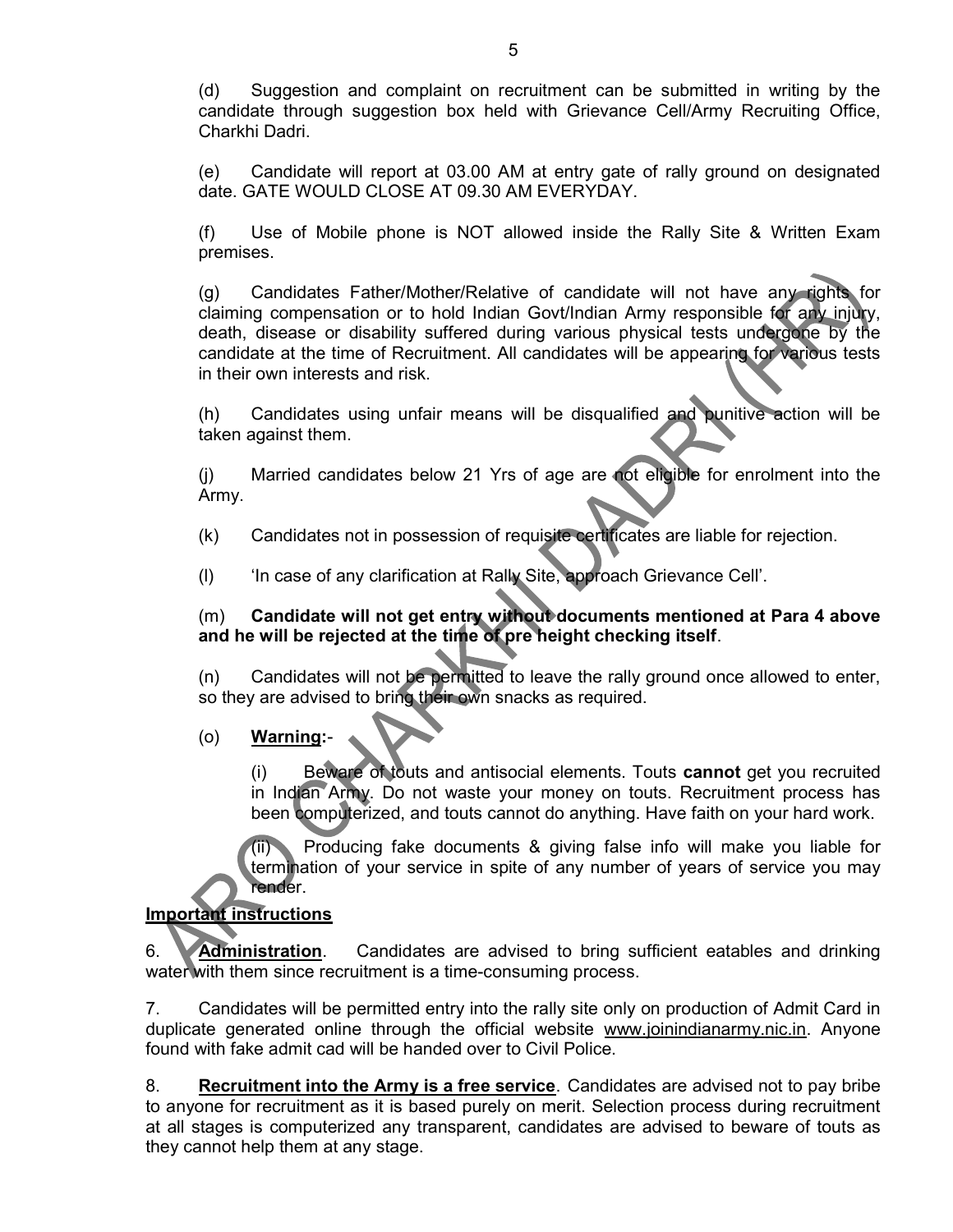9. Candidates are advised to check their age & education criteria before participating in the rally. Candidates found underage/overage and not meeting education criteria will be disqualified.

10. Giving/Taking bribe, production of bogus/fake certificates and indulging in unfair means is a criminal offence and liable for punishment under law.

11. Certificates with overwriting, tampering of seals or erasing/alteration of any type will not be accepted.

12. All documents submitted by the candidates are verified by government agencies before enrolment into Army. Strong legal action will be taken against individuals submitting fake documents. Even after recruitment, the service will be terminated if candidates are found to have produced fake documents or gave wrong information at the time of recruitment despite the number of years of service individual may have rendered.

13. No compensation for Death/Injury/Loss etc during the Rally and no travelling allowance/dearness allowance for Journey is admissible. Candidates will participate in the rally at their own risk and the participation is totally and entirely voluntary. The signing of indemnity Bond is a mandatory requirement.

14. Use of Performance Enhancing Drugs. Use of any kind of performance enhancing drugs is strictly banned. Candidates having been found to have used the same will be debarred from further screening.

15. Tattoo. Permanent body tattoos are only permitted on inner face of forearms i.e. inside of elbow to the wrist and on the reverse side of palm/back (dorsal) side of hand. Permanent body tattoos on any other part of the body are not acceptable and candidates will be barred from further selection. However, candidates belonging to tribal communities/ from tribal areas as declared by the Govt of India Scheduled Castes and Scheduled Tribes Orders Act/ Lists / amended and modified from time to time) are permitted to have permanent body tattoos on any part of the body, as per existing customs and traditions of the said tribe to which a candidate belongs. Such candidates will only be permitted on producing a certificate as per format attached at **Appendix B** duly signed by DC/DM/SDM of the District/Tehsil where the tribe of the candidate is presently settled or Chairman/ Secretary/ any other senior member of the Tribe.

16. If 180 days or more lapse between screening medical at the rally and dispatch, then medical will be done again and unfit candidates in this review will not be recruited.

17. Selection is provisional till Rahdari Certificates is issued and candidates are dispatched for Training.

18. Mobile phones are not permitted in the Rally Site and at the time of CEE.

19. Candidates are advised in their own interest to undergo medical examination before coming for selection especially with respect to flat foot, poor vision, deformities and physical measurements. All are advised to ensure that their ears are free of wax by getting it cleaned by a doctor prior to the rally.

20. Candidates may have to present themselves at rally site for three to four days. Candidates should make arrangements for stay under their own arrangements.

21. Negative marking would be applicable in CEE.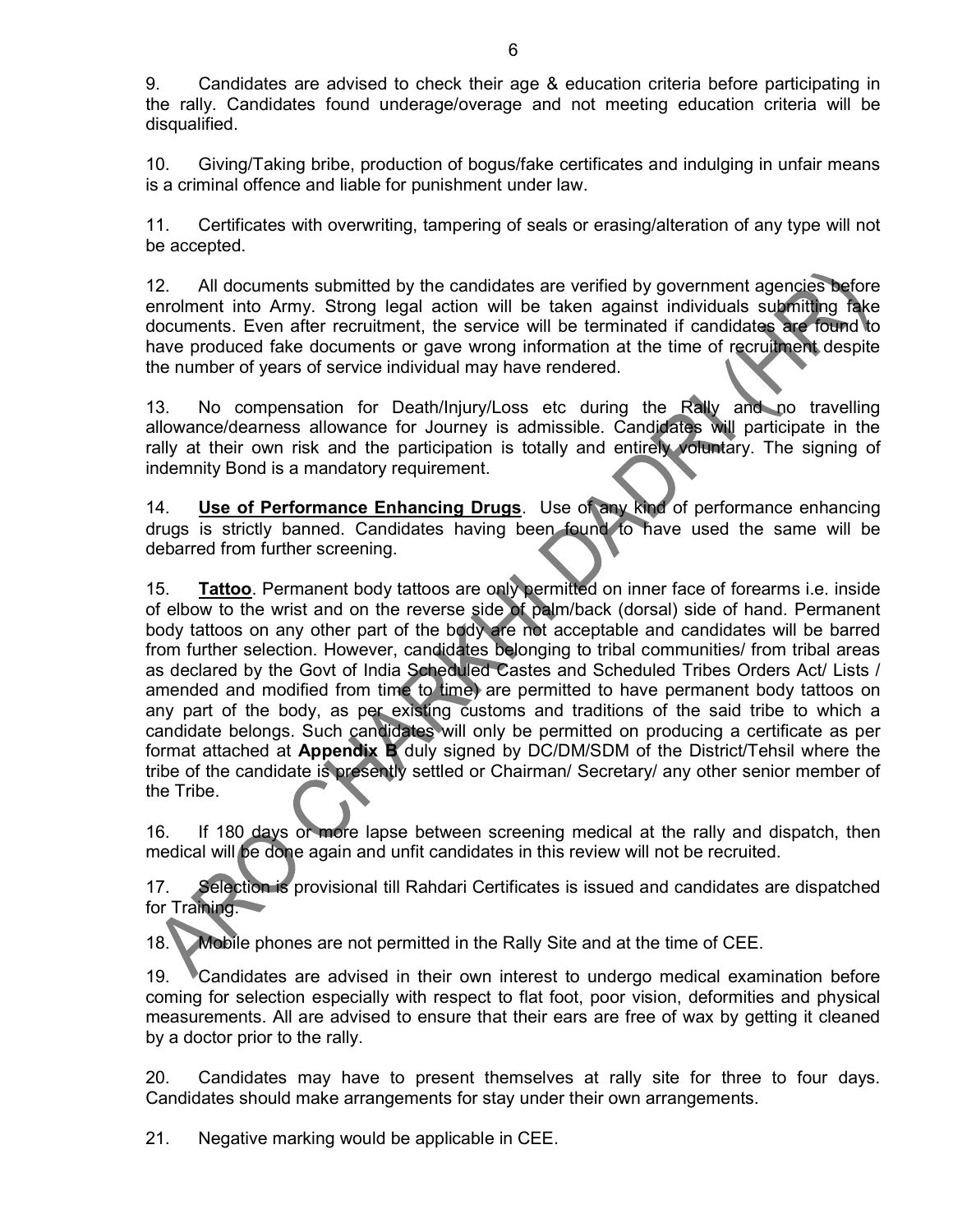22. Result of written examination will be declared on official website joinindianarmy.nic.in. No separate letter will be sent to the candidate. It is responsibility of candidate to check his result and report to ARO for documentation.

23. For more details contact on the following contact Nos: -

- (a) Telephone Number (ARO, Charkhi Dadri) 01250-220037.
- (b) Telephone Number (HQ Rtg Zone, Ambala) 0171-2600216

Disclaimer. Terms and conditions, given in the notification and on the website are subject to change and should therefore, be treated as guidelines only. Incase of any ambiguity the existing policies, rules and regulation of Indian Army/Government of India will be final. Details are also available on website www.joinindianarmy.nic.in.

| Station: Charkhi Dadri | $Sd$ /-x-x-x-x-x<br>Colonel                                               |
|------------------------|---------------------------------------------------------------------------|
| Dated: 15 Nov 2020     | Director Recruiting<br>Army Recruiting (<br>Charkhi Dadri (HAR)<br>Office |
|                        |                                                                           |
|                        |                                                                           |
|                        |                                                                           |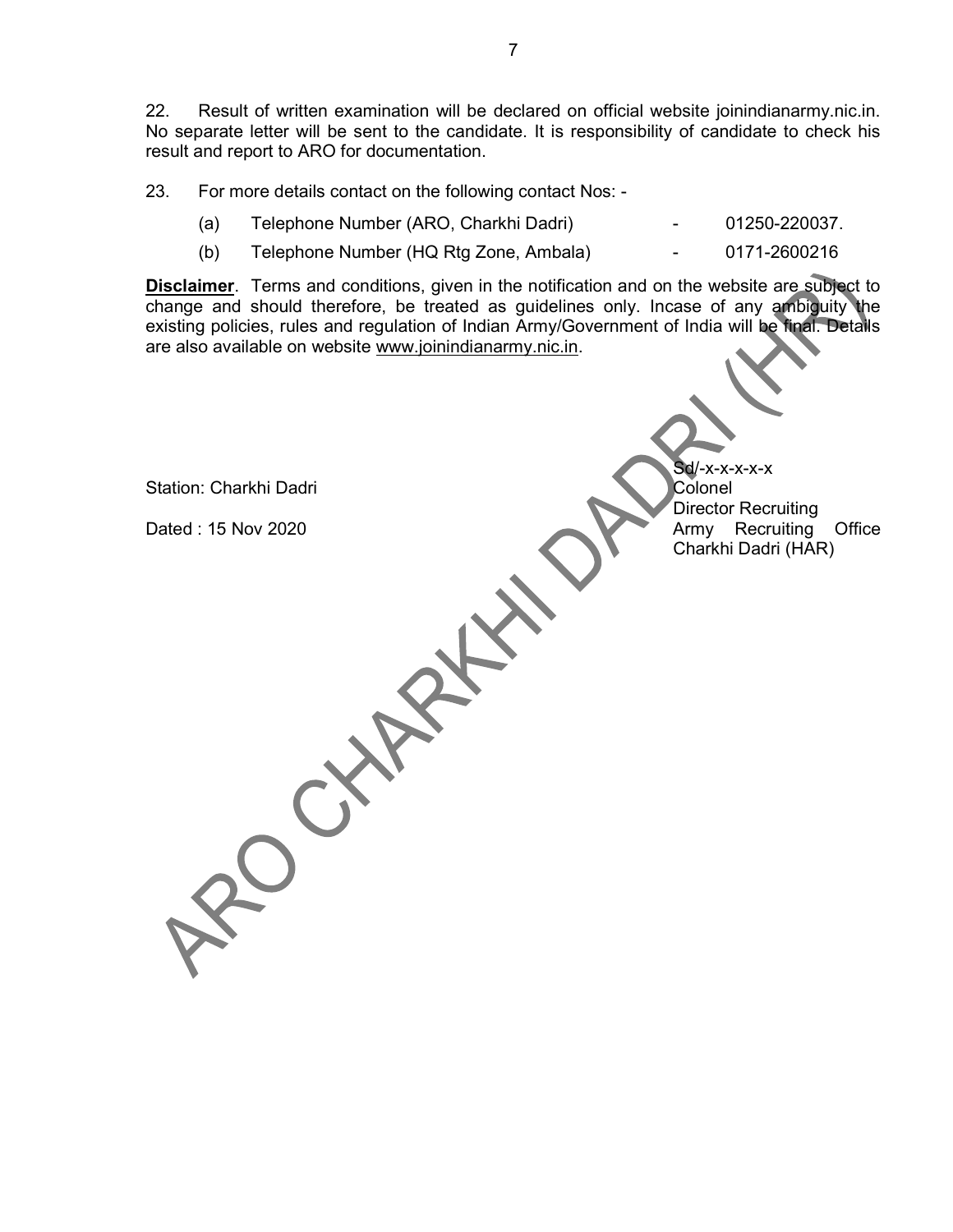### Appendix A

Г

### FORMAT OF AFFIDAVIT (For all candidates including SOS, SOEX, SOW & SOWW)

### NON JUDICIAL STAMP PAPER

|     |                                                                                                                                                                                                                                                                                                                                                             |                                                               | 1. I, Name ______________________ son of ________________________ while applying<br>for enrolment in Army solemnly affirm & state the following in my respect :- |                                                                                                                             | Passport size<br>Photograph                              |
|-----|-------------------------------------------------------------------------------------------------------------------------------------------------------------------------------------------------------------------------------------------------------------------------------------------------------------------------------------------------------------|---------------------------------------------------------------|------------------------------------------------------------------------------------------------------------------------------------------------------------------|-----------------------------------------------------------------------------------------------------------------------------|----------------------------------------------------------|
| (a) |                                                                                                                                                                                                                                                                                                                                                             | I belong to the following Caste/Religion :-                   |                                                                                                                                                                  |                                                                                                                             | 3.5cm x<br>4.5cm                                         |
|     |                                                                                                                                                                                                                                                                                                                                                             |                                                               | Caste Sub Caste Religion                                                                                                                                         |                                                                                                                             |                                                          |
| (b) |                                                                                                                                                                                                                                                                                                                                                             | My Residential Address are as under :-                        |                                                                                                                                                                  |                                                                                                                             |                                                          |
|     | (i)<br>Certificate) :-                                                                                                                                                                                                                                                                                                                                      | Permanent Address (Address as per Nativity/Permanent Resident |                                                                                                                                                                  |                                                                                                                             |                                                          |
|     |                                                                                                                                                                                                                                                                                                                                                             |                                                               | Father's Name ____________ House No ______ Vill / Mohalla                                                                                                        |                                                                                                                             |                                                          |
|     |                                                                                                                                                                                                                                                                                                                                                             |                                                               | Post Office ____________ Tehsil____________________ Police Station _________                                                                                     |                                                                                                                             |                                                          |
|     |                                                                                                                                                                                                                                                                                                                                                             |                                                               |                                                                                                                                                                  | PIN                                                                                                                         |                                                          |
|     | (ii)                                                                                                                                                                                                                                                                                                                                                        | <b>Postal Address:-</b>                                       |                                                                                                                                                                  |                                                                                                                             |                                                          |
|     |                                                                                                                                                                                                                                                                                                                                                             |                                                               | Father's Name House No                                                                                                                                           |                                                                                                                             | $\nu$ ill / Mohalla $\_\_\_\_\_\_\_\_\_\_\_\_\_\_\_\_\_$ |
|     |                                                                                                                                                                                                                                                                                                                                                             | Post Office ____________ Tehsil___                            |                                                                                                                                                                  |                                                                                                                             | Police Station _________                                 |
|     |                                                                                                                                                                                                                                                                                                                                                             |                                                               |                                                                                                                                                                  | <b>PIN Example 20</b>                                                                                                       |                                                          |
|     | I fully understand that if enrolled, a detailed verification of my character<br>(iii)<br>and antecedents will be carried out by police and civil administration from my<br>permanent address submitted above and also places where I have resided in the<br>last five years.<br>My places of residence in the last five years are as stated under:-<br>(iv) |                                                               |                                                                                                                                                                  |                                                                                                                             |                                                          |
|     |                                                                                                                                                                                                                                                                                                                                                             | <b>From</b><br>Ser<br>No<br>(aa)                              | To                                                                                                                                                               | Residential address in full i.e. House No,<br>Lane/Street/Road, Village/Town/Mohalla,<br>Post Office, Thana, Tehsil & Distt |                                                          |
| (c) |                                                                                                                                                                                                                                                                                                                                                             | I am married / unmarried.                                     |                                                                                                                                                                  |                                                                                                                             |                                                          |
| (d) |                                                                                                                                                                                                                                                                                                                                                             | <b>OR</b>                                                     | Lhereby certify that I am not involved in any civ/criminal case.                                                                                                 |                                                                                                                             |                                                          |
|     |                                                                                                                                                                                                                                                                                                                                                             |                                                               | I was involved in following cases but was acquitted:-                                                                                                            |                                                                                                                             |                                                          |
|     |                                                                                                                                                                                                                                                                                                                                                             | (i)<br>(ii)                                                   |                                                                                                                                                                  |                                                                                                                             |                                                          |
|     |                                                                                                                                                                                                                                                                                                                                                             |                                                               |                                                                                                                                                                  |                                                                                                                             |                                                          |
|     |                                                                                                                                                                                                                                                                                                                                                             | <b>OR</b>                                                     | Following court cases / FIR are pending against me:-                                                                                                             |                                                                                                                             |                                                          |
|     |                                                                                                                                                                                                                                                                                                                                                             | (i)<br>(ii)                                                   |                                                                                                                                                                  |                                                                                                                             |                                                          |
|     |                                                                                                                                                                                                                                                                                                                                                             |                                                               |                                                                                                                                                                  |                                                                                                                             |                                                          |

(e) Consent Certificate. I am below 18 years and my parents give their consent, for attending the Army Recruitment Rally (if applicable).  $\mathcal{L}_\mathcal{L} = \{ \mathcal{L}_\mathcal{L} \mid \mathcal{L}_\mathcal{L} \}$  , where  $\mathcal{L}_\mathcal{L} = \{ \mathcal{L}_\mathcal{L} \mid \mathcal{L}_\mathcal{L} \}$ 

(Signature of Father)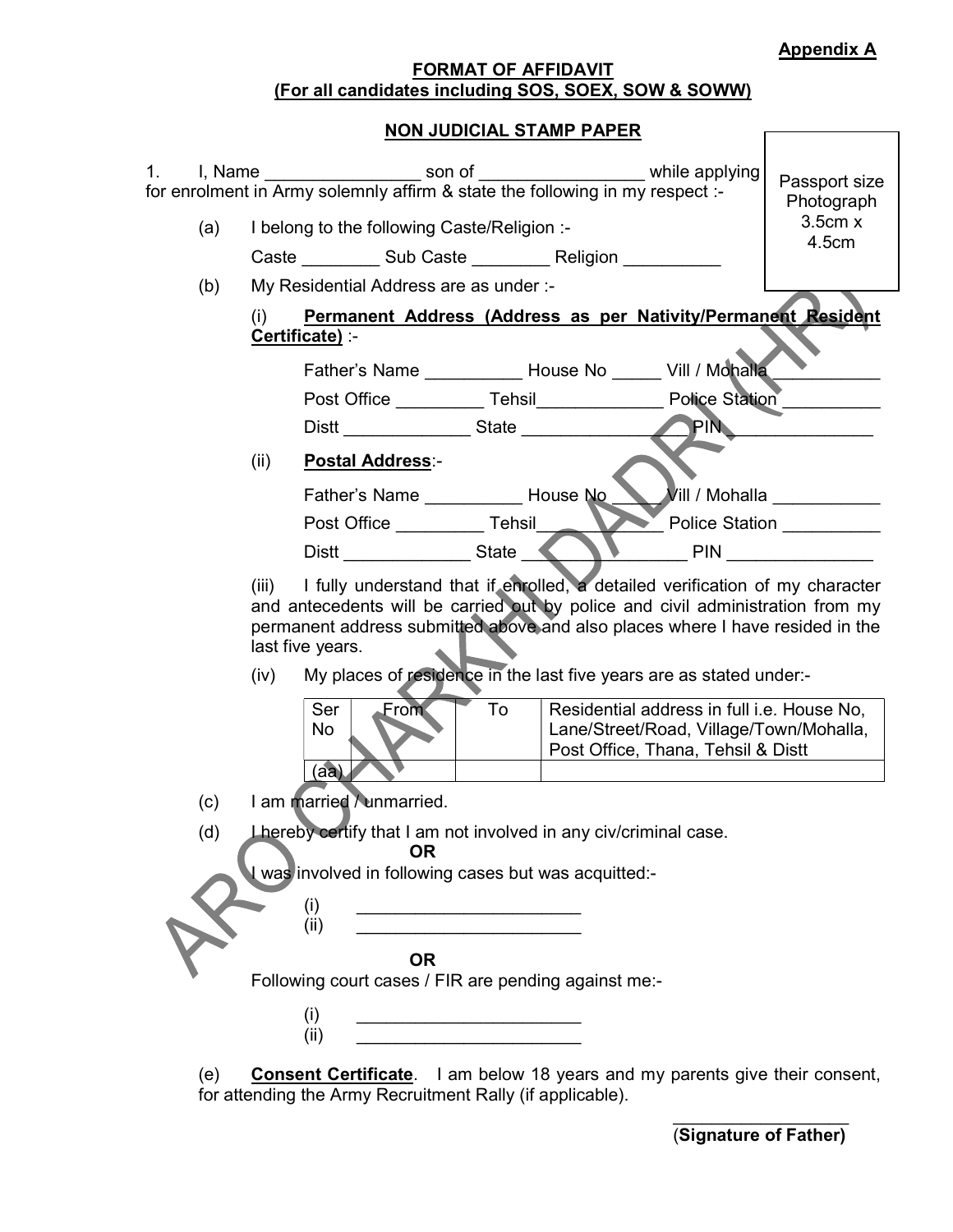(f) I am authorized to attend UHQ rally because I am son/brother of No Name \_\_\_\_\_\_\_\_\_\_\_\_\_\_\_\_ Regiment \_\_\_\_\_\_\_\_\_\_\_\_\_\_\_.

 $(g)$  I hereby certify that I, son of No  $\Box$  Name Regiment \_\_\_\_\_\_\_\_\_\_\_\_\_\_\_\_\_\_ am eligible for claiming bonus marks as none of my brothers have been enrolled in Army earlier / I am not eligible to claim bonus marks (Cut whichever is not applicable)

2. I am aware that there is only one recruitment rally conducted in a recruiting year (01 April to 31 March) for every district and therefore I am entitled to attend only once every recruiting year from my home town district based on my nativity / domicile certificate. I fully understand that if I attend another recruitment rally in the same recruiting year, based on a different district Nativity / Domicile certificate, my candidature will be cancelled and if enrolled, I will be dismissed from service.

3. I am attending this recruitment rally based on the Nativity / Domicile certificate issued by **Example 3** (mention the state government), details of which are as stated below :-

| Ser<br>.No | Certificate No | Date of Issue | Validity | Issuing authority |
|------------|----------------|---------------|----------|-------------------|
| ίa         |                |               |          |                   |

4. Details of Nativity/Domicile certificate held by me in past (if any) are as stated below:-

| Ser | <b>District</b> | Issued by | Issuing date | <b>Present Status</b> |
|-----|-----------------|-----------|--------------|-----------------------|
| No  |                 |           |              | (Valid/Expired)       |
| (a  |                 |           |              |                       |
| ď   |                 |           |              |                       |
|     |                 |           |              |                       |

5. I hereby certify that till date I have attended the following Army Recruitment Rallies :-

| Ser | <b>Recruitment</b> | <b>MArmy</b> | Month   Category | │ Nativity/Domicile                                             |
|-----|--------------------|--------------|------------------|-----------------------------------------------------------------|
|     |                    |              |                  |                                                                 |
| No  | Rally Venue        |              |                  | Recruitment   & Year   applied for $ $ certificate address used |
|     |                    |              |                  |                                                                 |
|     |                    | Office       |                  |                                                                 |
| (a  |                    |              |                  |                                                                 |
|     |                    |              |                  |                                                                 |
| (b  |                    |              |                  |                                                                 |
|     |                    |              |                  |                                                                 |

6. I give an undertaking that all documents submitted by me are correct. All documents issued by govt organisation / Offices have been signed by authorised designated and govt officials. If any document at any stage is found fake or wrong info is furnished by me, I am aware that I will be dismissed from service and FIR will be lodged against me.